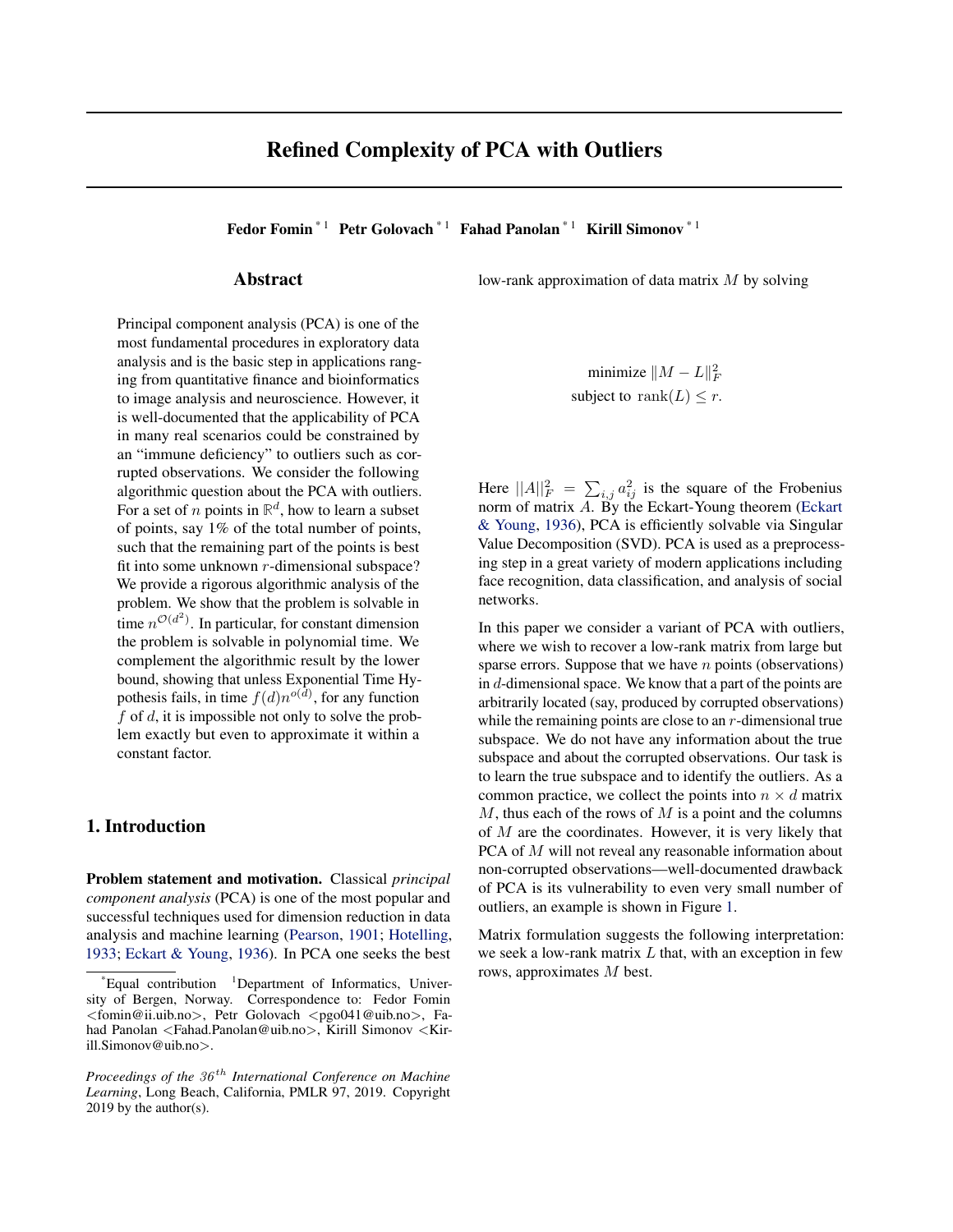<span id="page-1-0"></span>

Figure 1. An illustration on how outliers impact PCA. The optimal approximation line (in dashed) of the given set of points without the evident outlier shows the linear structure of the dataset. However, when the outlier is present, the principal component (in solid) changes drastically.

|        | <b>PCA WITH OUTLIERS</b> |                                                                  |
|--------|--------------------------|------------------------------------------------------------------|
|        |                          |                                                                  |
| Input: |                          | Data matrix $M \in \mathbb{R}^{n \times d}$ , integer parameters |
|        | r and $k$ .              |                                                                  |
| Task:  |                          |                                                                  |
|        | minimize                 | $  M - L - S  _F^2$                                              |
|        | subject to               | $L, S \in \mathbb{R}^{n \times d},$                              |
|        |                          | rank $(L) \leq r$ , and                                          |
|        |                          | S has at most k non-zero rows.                                   |
|        |                          |                                                                  |
|        |                          |                                                                  |

The geometric interpretation of PCA WITH OUTLIERS is very natural: Given *n* points in  $\mathbb{R}^d$ , we seek for a set of *k* points whose removal leaves the remaining  $n - k$  points as close as possible to some r-dimensional subspace.

Related work. PCA WITH OUTLIERS belongs to the large class of extensively studied robust PCA problems, see e.g. [\(Vaswani & Narayanamurthy,](#page-8-0) [2018;](#page-8-0) [Xu et al.,](#page-9-0) [2010;](#page-9-0) [Bouw](#page-8-0)[mans et al.,](#page-8-0) [2016\)](#page-8-0). In the robust PCA setting we observe a noisy version  $M$  of data matrix  $L$  whose principal components we have to discover. In the case when  $M$  is a "slightly" disturbed version of  $L$ , PCA performed on  $M$  provides a reasonable approximation for  $L$ . However, when  $M$  is very "noisy" version of  $L$ , like being corrupted by a few outliers, even one corrupted outlier can arbitrarily alter the quality of the approximation.

One of the approaches to robust PCA, which is relevant to our work, is to model outliers as additive sparse matrix. Thus we have a data  $d \times n$  matrix M, which is the superposition of a low-rank component  $L$  and a sparse component S. That is,  $M = L + S$ . This approach became popular after the works of Candès et al. (Candès et al., [2011\)](#page-8-0), Wright et al. [\(Wright et al.,](#page-8-0) [2009\)](#page-8-0), and Chandrasekaran et al. [\(Chan](#page-8-0)[drasekaran et al.,](#page-8-0) [2011\)](#page-8-0). A significant body of work on the robust PCA problem has been centered around proving that, under some feasibility assumptions on  $M$ ,  $L$ , and  $S$ , a solution to

minimize 
$$
\text{rank}(L) + \lambda ||S||_0
$$
 (1)  
subject to  $M = L + S$ ,

where  $||S||_0$  denotes the number of non-zero columns in matrix  $S$  and  $\lambda$  is a regularizing parameter, recovers matrix  $L$  uniquely. While optimization problem  $(1)$  is NP-hard [\(Gillis & Vavasis,](#page-8-0) [2018\)](#page-8-0), it is possible to show that under certain assumptions on  $L$  and  $S$ , its convex relaxation can recover these matrices efficiently.

The problem strongly related to (1) was studied in computational complexity under the name MATRIX RIGIDITY [\(Grigoriev,](#page-8-0) [1976;](#page-8-0) [1980;](#page-8-0) [Valiant,](#page-8-0) [1977\)](#page-8-0). Here, for a given matrix  $M$ , and integers  $r$  and  $k$ , the task is to decide whether at most  $k$  entries of  $M$  can be changes so that the rank of the resulting matrix is at most  $r$ . Equivalently, this is the problem to decide whether a given matrix  $M = L + S$ , where rank $(L) \leq r$  and  $||S||_0 \leq k$ . Fomin et al. [\(Fomin](#page-8-0) [et al.,](#page-8-0) [2018\)](#page-8-0) gave an algorithm solving MATRIX RIGIITY in time  $2^{\mathcal{O}(r \cdot k \cdot \log(r \cdot k))} \cdot (nd)^{\mathcal{O}(1)}$ . On the other hand, they show that the problem is  $W[1]$ -hard parameterized by k. In particular, this implies that an algorithm of running time  $f(k) \cdot (rnd)^{\mathcal{O}(1)}$  for this problem is highly unlikely for any function  $f$  of  $k$  only.

A natural extension of the robust PCA approach (1) is to consider the noisy version of robust PCA: Given  $M =$  $L+S+N$ , where L, S, and N are unknown, but L is known to be low rank, S is known to have a few non-zero rows, and noise matrix  $N$  is of small Frobenius norm, recover  $L$ . Wright et al. [\(Wright et al.,](#page-8-0) [2009\)](#page-8-0) studied the following model of noisy robust PCA:

minimize 
$$
\text{rank}(L) + \lambda ||S||_0
$$
 (2)  
subject to  $||M - L - S||_F^2 \le \varepsilon$ .

Thus (2) models the situations when we want to learn the principal components of  $n$  points in  $d$ -dimensional space under the assumption that a small number of coordinates is corrupted.

The study of the natural, and seemingly more difficult extension of (1) to the PCA with outliers, was initiated by Xu et al. [\(Xu et al.,](#page-9-0) [2010\)](#page-9-0), who introduced the following idealization of the problem.

minimize 
$$
\text{rank}(L) + \lambda ||S||_{0,r}
$$
 (3)  
subject to  $M = L + S$ .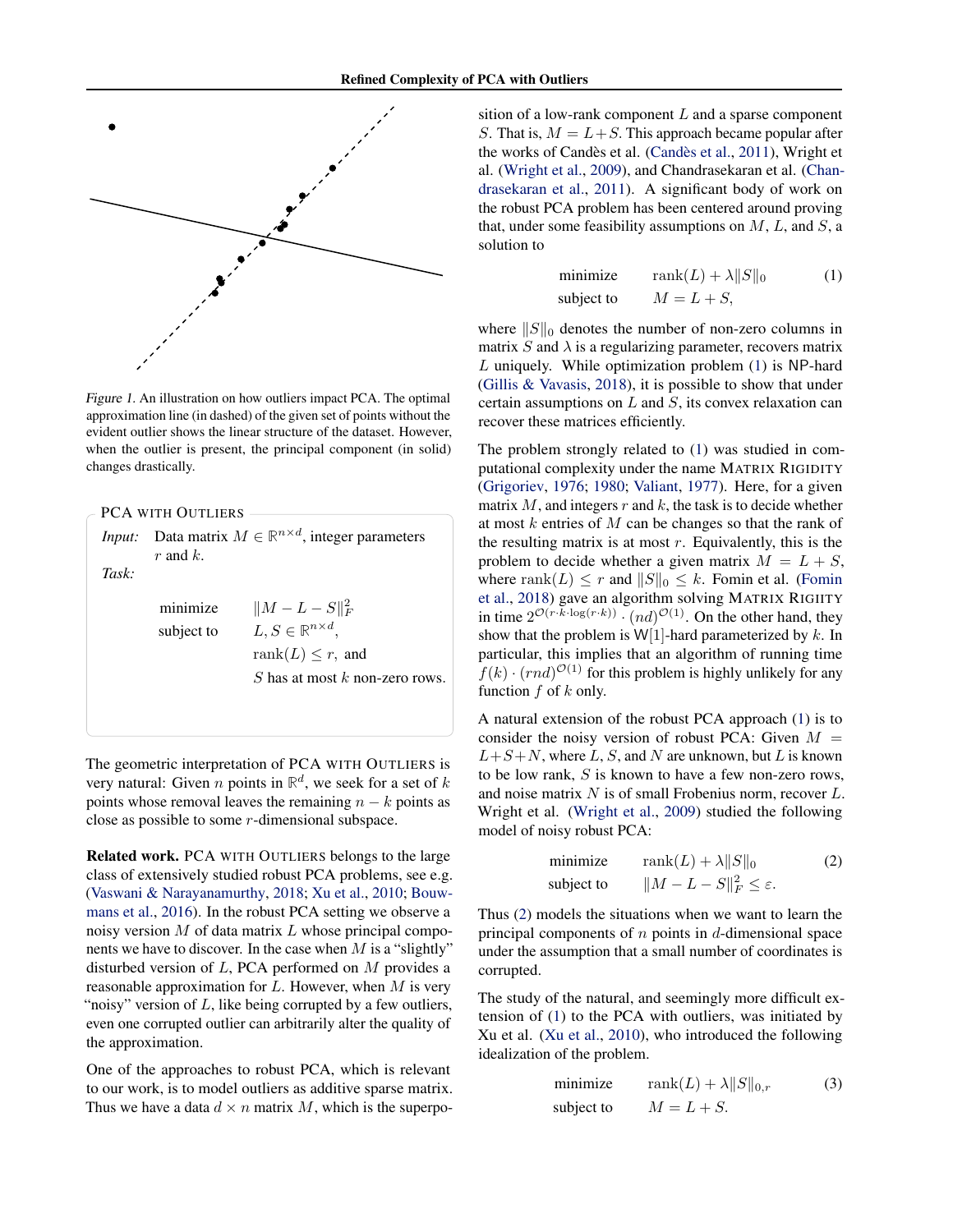<span id="page-2-0"></span>Here  $||S||_{0,r}$  denotes the number of non-zero columns in matrix S and  $\lambda$  is a regularizing parameter. Xu et al. [\(Xu](#page-9-0) [et al.,](#page-9-0) [2010\)](#page-9-0) approached this problem by building its convex surrogate and applying efficient convex optimization-based algorithm for the surrogate. Chen et al. [\(Chen et al.,](#page-8-0) [2011\)](#page-8-0) studied the variant of the problem with the partially observed data. Similar as [\(2\)](#page-1-0) is the noisy version of the robust PCA model [\(1\)](#page-1-0), the PCA WITH OUTLIERS problem studied in our work can be seen as a noisy version of [\(3\)](#page-1-0).

Our results. Even though PCA WITH OUTLIERS was assumed to be NP-hard, to the best of our knowledge, this has never been studied formally. While NP-hardness is a serious strike against the tractability of the problem, on the other hand, it only says that in the worst case the problem is not tractable. But since the complexity of the problem could be governed by several parameters like the rank  $r$  of  $L$ , the number of outliers  $k$  or dimension  $d$  of  $M$ , it is natural to ask how these parameters influence the complexity of the problem. For example, when  $k$  is a small constant, we can guess which points are outliers and run PCA for the remaining points. This will bring us to  $n^k$  calls of PCA which is polynomial for constant  $k$  and is exponential when  $k$  is a fraction of n.

In this paper we give an algorithm solving PCA WITH OUT-LIERS roughly in time  $|M|^{O(d^2)}$ , where  $|M|$  is the size of the input matrix  $M$ . Thus for fixed dimension  $d$ , the problem is solvable in polynomial time. The algorithms works in polynomial time for any number of outliers  $k$  and the rank  $r$ of the recovered matrix L. Our algorithm strongly relies on the tools developed in computational algebraic geometry, in particular, for handling arrangements of algebraic surfaces in  $\mathbb{R}^d$  defined by polynomials of bounded degree.

We complement our algorithmic result by a complexity lower bound. Our lower bound not only implies that the problem is NP-hard when dimension  $d$  is part of the input, it also rules out a possibility of certain type of algorithms for PCA WITH OUTLIERS. More precisely, assuming the Exponential Time Hypothesis  $(ETH)<sup>1</sup>$  we show that for any constant  $\omega \geq 1$ , PCA WITH OUTLIERS cannot be  $\omega$ approximated in time  $f(d)|M|^{o(d)}$ , for any function f of d only.

Our algorithm is, foremost, of theoretical interest, especially in the presense of the nearly-matching lower bound showing that doing something essentially better is next to impossible. In practice, PCA is often applied to reduce high-dimensional datasets, and for this task the running time exponential in  $d$  is not practical. However, there are cases where such an algorithm could be useful. One example could be the visualization of low-dimensional data, where the number of dimensions, even if it is small already, needs to be lowered down to two to actually draw the dataset. Another example could be when we suspect a small subset of features to be highly correlated, and we want to reduce them to one dimension in order to get rid of the redundancy in data. This potential application is well illustrated by the popular PCA tutorial [\(Shlens,](#page-8-0) [2014\)](#page-8-0), where essentially one-dimensional movement of a spring-mass is captured by three cameras, resulting in 6 features.

# 2. Polynomial algorithm for bounded dimension

#### 2.1. Preliminaries

As a subroutine in our algorihm, we use a standard result about sampling points from cells of an arrangement of algebraic surfaces, so first we state some definitions and an algorithm from [\(Basu et al.,](#page-7-0) [2006\)](#page-7-0).

We denote the ring of polynomials in variables  $X_1, \ldots, X_d$ with coefficients in  $\mathbb{R}$  by  $\mathbb{R}[X_1, \ldots, X_d]$ . By saying that an algebraic set V in  $\mathbb{R}^d$  is defined by  $Q \in \mathbb{R}[X_1, \dots, X_d]$ , we mean that  $V = \{x \in \mathbb{R}^d | Q(x_1, \dots, x_d) = 0\}$ . For a set of s polynomials  $\mathcal{P} = \{P_1, \ldots, P_s\} \subset \mathbb{R}[X_1, \ldots, X_d]$ , a sign condition is specified by a sign vector  $\sigma \in \{-1, 0, +1\}^s$ , and the sign condition is non-empty over  $V$  with respect to P if there is a point  $x \in V$  such that

$$
\sigma = (\text{sign}(P_1(x)), \dots, \text{sign}(P_s(x))),
$$

where  $sign(x)$  is the sign function on real numbers defined as

$$
sign(x) = \begin{cases} 1, & \text{if } x > 0, \\ 0, & \text{if } x = 0, \\ -1, & \text{if } x < 0 \end{cases}
$$

for  $x \in \mathbb{R}$ .

The *realization space* of  $\sigma \in \{-1, 0, +1\}^s$  over V is the set

$$
R(\sigma) = \{x | x \in V, \sigma = (\text{sign}(P_1(x)), \dots, \text{sign}(P_s(x)))\}.
$$

If  $R(\sigma)$  is not empty then each of its non-empty semialgebrically connected (which is equivalent to just connected on semi-algebraic sets as proven in [\(Basu et al.,](#page-7-0) [2006\)](#page-7-0), Theorem 5.22) components is a *cell* of  $P$  over  $V$ .

For an algebraic set  $W$  its real dimension is the maximal integer  $d'$  such that there is a homeomorphism of  $[0, 1]^{d'}$  in W. Naturally, if  $W \subset \mathbb{R}^d$ , then  $d' \leq d$ .

The following theorem from [\(Basu et al.,](#page-7-0) [2006\)](#page-7-0) gives an algorithm to compute a point in each cell of  $P$  over  $V$ .

Proposition 1 ([\(Basu et al.,](#page-7-0) [2006\)](#page-7-0), Theorem 13.22). *Let*  $V$  *be an algebraic set in*  $\mathbb{R}^d$  *of real dimension*  $d'$  *defined by*  $Q(X_1, \ldots, X_d) = 0$ , where Q *is a polynomial in*  $\mathbb{R}[X_1, \ldots, X_d]$  *of degree at most b, and let*  $\mathcal{P} \subset \mathcal{P}$ 

<sup>&</sup>lt;sup>1</sup>ETH of Impagliazzo, Paturi, and Zane [\(Impagliazzo et al.,](#page-8-0) [2001\)](#page-8-0) is that 3-SAT with *n*-variables is not solvable in time  $2^{o(n)}$ .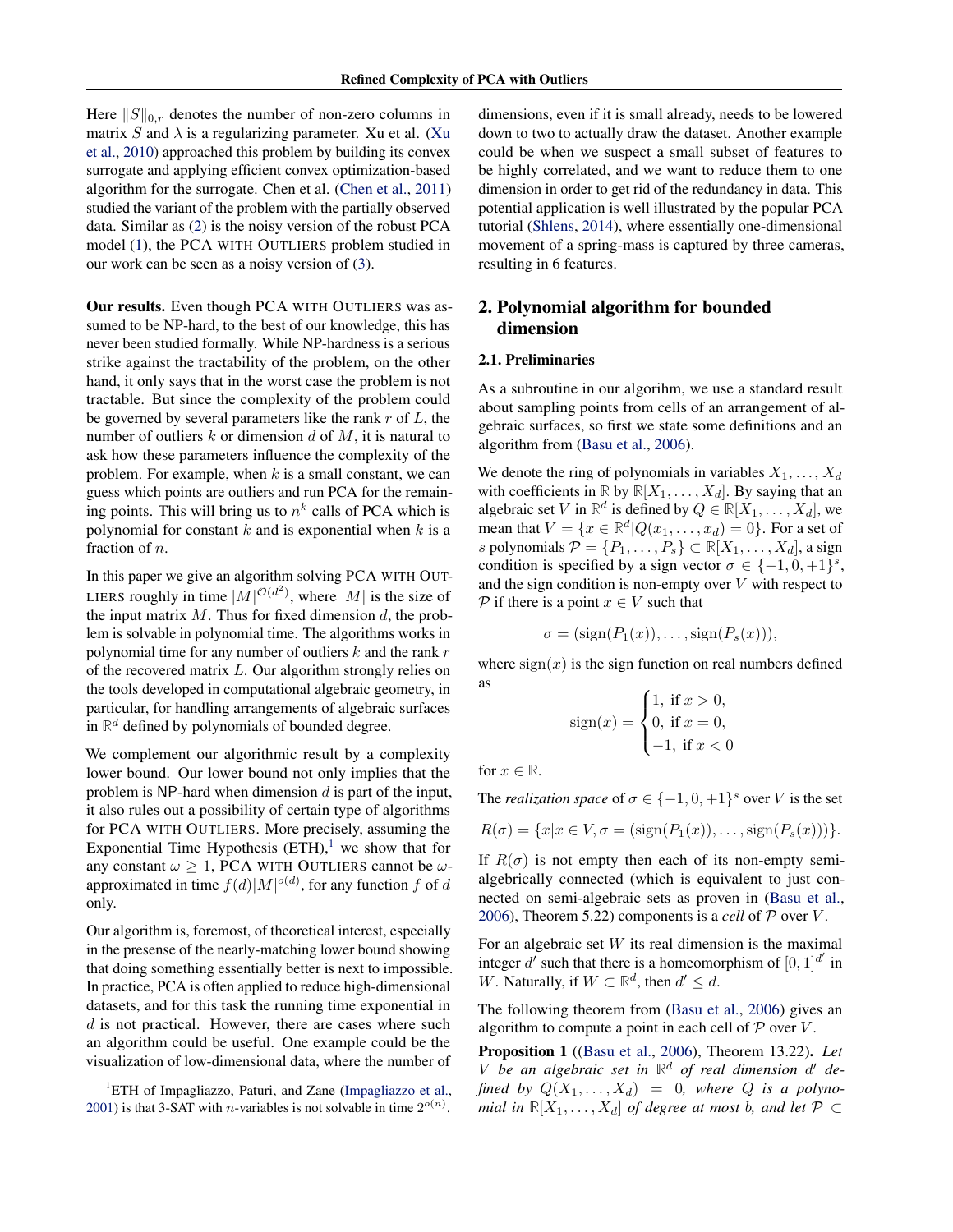<span id="page-3-0"></span> $\mathbb{R}[X_1, \ldots, X_d]$  *be a finite set of s polynomials with each* P ∈ P *also of degree at most* b*. Let* D *be a ring generated by the coefficients of* Q *and the polynomials in* P*. There is an algorithm which takes as input* Q*,* d <sup>0</sup> *and* P *and computes a set of points meeting every non-empty cell of* V over P. The algorithm uses at most  $s^{d'}b^{O(d)}$  arithmetic *operations in* D*.*

On the practical side, we note that a number of routines from [\(Basu et al.,](#page-7-0) [2006\)](#page-7-0) is implemented in the SARAG library [\(Caruso,](#page-8-0) [2006\)](#page-8-0).

#### 2.2. Algorithm

First, we emphasize on a folklore observation that geometrically the low-rank approximation matrix  $L$  is defined as orthogonal projection of rows of  $M$  on some  $r$ -dimensional subspace of  $\mathbb{R}^d$ . For the proof see e.g. [\(Blum et al.,](#page-7-0) [2017\)](#page-7-0).

**Proposition 2.** *Given a matrix*  $M \in \mathbb{R}^{n \times d}$  *with rows*  $m_1$ *,*  $..., m_n$ , the task of finding a matrix L of rank at most r *which minimizes* ||M − L||<sup>2</sup> F *is equivalent to finding an* r*-dimensional subspace of* **R** <sup>d</sup> *which minimizes the total* squared distance from rows of  $M$  treated as points in  $\mathbb{R}^d$ :

$$
\min_{\substack{L \in \mathbb{R}^{n \times d} \\ U \subset \mathbb{R}^d \\ U \text{ is a linear subspace of } \dim r}} ||M - L||_F^2 = \min_{\substack{U \subset \mathbb{R}^d \\ \text{with } U \subset \mathbb{R}^d \\ \text{ with } \dim V}} \sum_{i=1}^n ||m_i - \text{proj}_U m_i||_F^2,
$$

*where*  $proj_{U} x$  *is the orthogonal projection of* x *on* U *for*  $x \in \mathbb{R}^d$ .

By Proposition 2, if we fix an  $r$ -dimensional subspace  $U$ containing the span of rows of  $L$ , then the outliers are automatically defined as  $k$  farthest points from  $U$  among  ${m_i}_{i=1}^n$ . In the next proposition, we give a precise statement of this.

Proposition 3. *The optimization objective of* PCA WITH OUTLIERS *for a given matrix*  $M \in \mathbb{R}^{n \times d}$  *with rows*  $m_1$ *,*  $\dots$ ,  $m_n$  *can be equivalently redefined as follows.* 

$$
\min_{\substack{L,S \in \mathbb{R}^{n \times d} \\ \text{rank } L \le r \\ S \text{ has at most } k \text{ non-zero rows} \\ = \min_{\substack{U \subset \mathbb{R}^d \\ U \text{ is a linear subspace of } \dim r}} ||M - L_U - S_U||_F^2,
$$

*where*  $S_U$  *has* k *non-zero rows which are k rows of* M with the largest value of  $||m_i - \text{proj}_U m_i||_F^2$ , and  $L_U$  is the *orthogonal projection of the rows of*  $(M - S_U)$  *on* U.

$$
S_U = \begin{pmatrix} m_1 \\ \vdots \\ m_k \\ 0 \\ \vdots \\ 0 \end{pmatrix}, \quad L_U = \begin{pmatrix} 0 \\ \vdots \\ 0 \\ \text{proj}_U m_{k+1} \\ \vdots \\ \text{proj}_U m_n \end{pmatrix}
$$

,

*assuming that rows of* M are ordered by descending  $||m_i - m_i||$  $proj_U m_i ||_F^2$ .

So for a fixed  $U$  we may determine  $S_U$  easily and then solve the classical PCA for the matrix  $(M - S_U)$ . The intuition behind our algorithm is that the set of  $k$  farthest points is the same for many subspaces, and solving PCA for  $(M - S_U)$ treats all these subspaces. The crucial point is to bound the number of different matrices  $S_U$  we have to consider. There is of course a trivial bound of  $n^k$  since  $S_U$  is always obtained by choosing  $k$  rows of  $M$ . But the number of different  $S_U$  is also geometrically limited, and exploiting this we are able to obtain another bound of  $n^{O(d^2)}$ , resulting in the following theorem.

Theorem 1. *Solving* PCA WITH OUTLIERS *is reducible to solving*

$$
\binom{n}{2}^{\min(rd,(d-r)d)}2^{\mathcal{O}(d)}=n^{\mathcal{O}(d^2)}
$$

*instances of PCA. This reduction can be computed in the number of operations over* **R** *bounded by the expression above.*

First, a note about the statement of Theorem 1. Our algorithm relies on solving the classical PCA, and since only iterative algorithms for PCA and SVD exist, we could not claim that our algorithm solves PCA WITH OUTLIERS in some fixed number of operations. However, if we are only interested in solving the problem up to some constant precision, for example machine epsilon, then PCA is solvable in polynomial number of operations and so by Theorem 1, PCA WITH OUTLIERS is solvable in  $n^{\mathcal{O}(d^2)}$  operations.

*Proof of Theorem 1.* We start with associating rdimensional subspaces of  $\mathbb{R}^d$  with points of a certain algebraic set. Consider the matrix space  $\mathbb{R}^{(d-r)\times d}$ , and for an element  $V \in \mathbb{R}^{(d-r)\times d}$ ,  $V = \{v_{ij}\}_{i,j}$ , the following polynomial conditions:

$$
Q_{i,j}^O(V) := \sum_{l=1}^d v_{il}v_{jl} = 0, \text{ for } 1 \le i < j \le (d-r),
$$
  

$$
Q_i^N(V) := \left(\sum_{l=1}^d v_{il}^2\right) - 1 = 0, \text{ for } 1 \le i \le (d-r),
$$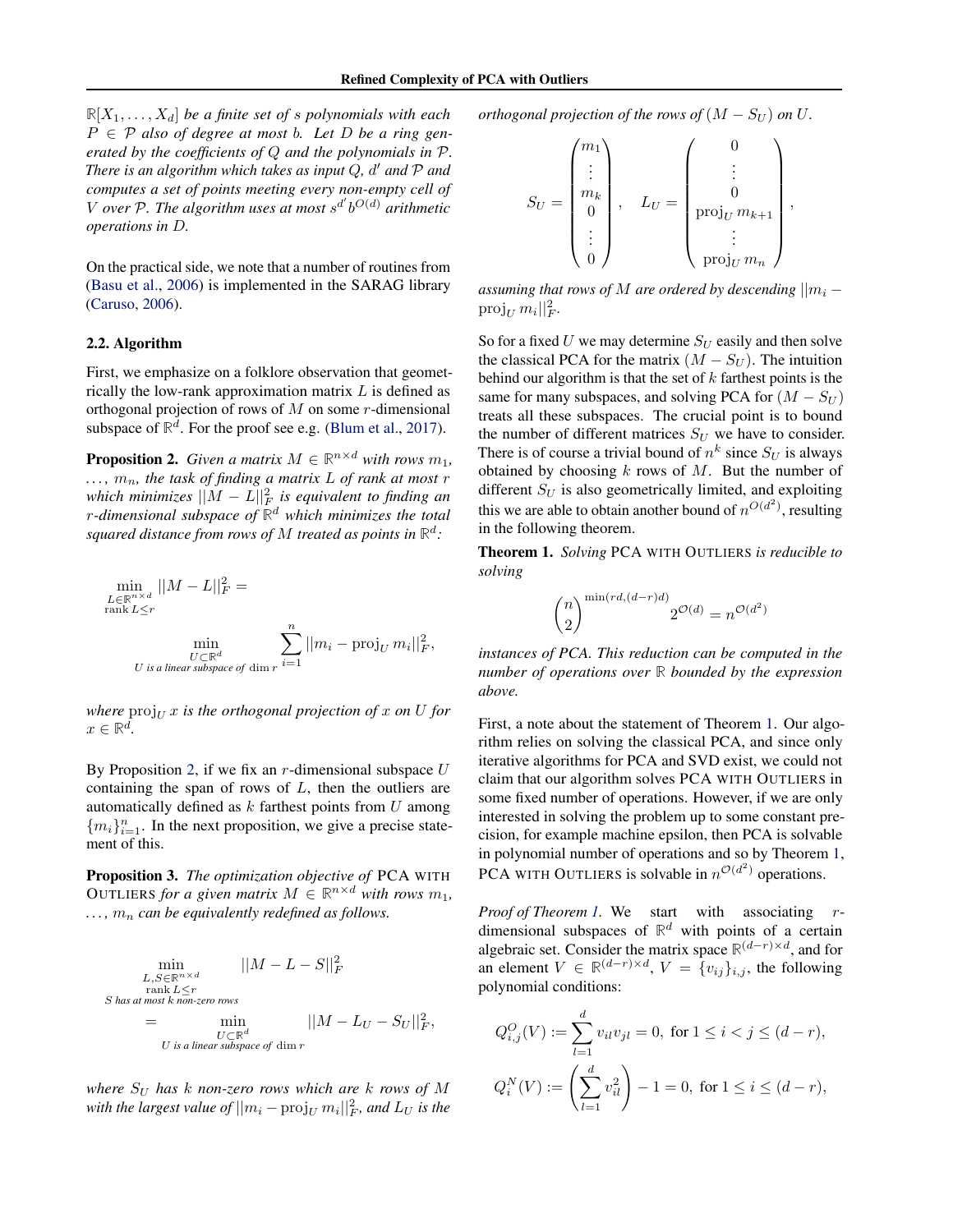where condition  $Q_{i,j}^O(V) = 0$  requires rows i, j of V to be pairwise orthogonal and condition  $Q_j^N(V) = 0$  requires row  $j$  of  $V$  to have length 1. We may write all these conditions as a single polynomial condition  $Q(V) = 0$  by taking the sum of squares:

$$
Q(V) = \sum_{1 \le i < j \le (d-r)} (Q_{i,j}^O(V))^2 + \sum_{i=1}^{d-r} (Q_i^N(V))^2.
$$

Thus  $Q(V) = 0$  if and only if each of  $Q_{i,j}^O(V)$  and each of  $Q_i^N(V)$  is 0.

Consider an algebraic set  $W \subset \mathbb{R}^{(d-r)\times d}$  defined as the zero set of  $Q(V)$ . For any  $V \in W$  with rows  $v_1, \ldots,$  $v_{d-r}$ , consider the r-dimensional subspace  $\text{comp}(V) :=$  $\text{span}(\{v_1, \dots, v_{d-r}\})^{\perp} \subset \mathbb{R}^d$  which is the orthogonal complement of the span of the rows of V. Since  $Q(V) = 0$ , the rows of V are pairwise orthogonal and are of length 1. Then, the dimension of  $\text{comp}(V)$  is r and for any point  $x \in \mathbb{R}^d$ the squared distance from x to  $\text{comp}(V)$  is equal to

$$
\sum_{i=1}^{d-r} (v_i \cdot x)^2 = ||Vx^T||_F^2,
$$

assuming that  $x$  is a row vector.

Each  $V \in W$  defines an r-dimensional subspace  $\text{comp}(V) \subset \mathbb{R}^d$  and each *r*-dimensional subspace  $U \subset \mathbb{R}^d$ is of this form for some  $V \in W$  since there exists an orthonormal basis of the orthogonal complement of  $U$ . Then we can reformulate Proposition [3](#page-3-0) in terms of elements of W as follows.

$$
\min_{\substack{L,S \in \mathbb{R}^{n \times d} \\ \text{rank } L \le r \\ S \text{ has at most } k \text{ non-zero rows}}} ||M - L - S||_F^2
$$
  

$$
S \text{ has at most } k \text{ non-zero rows}
$$
  

$$
= \min_{V \in W} ||M - S_{\text{comp}(V)} - L_{\text{comp}(V)}||_F^2, \quad (4)
$$

where  $S_{\text{comp}(V)}$  and  $L_{\text{comp}(V)}$  are defined in accordance with notation in Proposition [3.](#page-3-0) Let  $m_1, \ldots, m_n$  be the rows of the input matrix  $M$ ;  $S_{\text{comp}(V)}$  has k non-zero rows which are  $k$  rows of  $M$  with the largest value of  $||m_i - \text{proj}_{\text{comp}(V)} m_i||_F^2 = ||Vm_i^T||_F^2$ , and  $L_{\text{comp}(V)}$  is the orthogonal projection of the rows of  $(M - S_{\text{comp}(V)})$  on comp(V). Denote  $S_{\text{comp}(V)}$  by  $S_V$  and  $L_{\text{comp}(V)}$  by  $L_V$ .

Now, consider the set of polynomials  $\mathcal{P} = \{P_{i,j}\}_{1 \leq i \leq j \leq n}$ defined on W, where

$$
P_{i,j}(V) = ||Vm_i^T||_F^2 - ||Vm_j^T||_F^2.
$$

Consider the partition  $\mathcal C$  of W on cells over  $\mathcal P$ . For each cell C, the sign condition with respect to  $P$  is constant over C, meaning that for every pair  $1 \leq i < j \leq n$ , the sign of

$$
||Vm_i^T||_F^2 - ||Vm_j^T||_F^2
$$

is the same for all  $V \in C$ . So the relative order on  ${||} V m_i^T ||_F^2 \}_{i=1}^n$  is also the same for all  $V \in C$ . Since  $||Vm_i^T||_F^2$  is exactly the squared distance from  $m_i$  to V, k rows of M which are the farthest are also the same for all  $V \in C$ . Then  $S_V$  is constant over  $V \in C$ , denote this common value as  $S_C$ . We can rewrite (4) as

$$
\min_{V \in W} ||M - S_V - L_V||_F^2
$$
\n
$$
= \min_{C \in \mathcal{C}} \min_{V \in C} ||M - S_V - L_V||_F^2
$$
\n
$$
= \min_{C \in \mathcal{C}} \min_{V \in C} ||(M - S_C) - L_V||_F^2.
$$

Note that

$$
\min_{C \in \mathcal{C}} \min_{V \in C} ||(M - S_C) - L_V||_F^2
$$
  
= 
$$
\min_{C \in \mathcal{C}} \min_{V \in W} ||(M - S_C) - L_V||_F^2,
$$
 (5)

as for any  $C \in \mathcal{C}$ ,  $\min_{V \in C} ||(M - S_C) - L_V||_F^2 \ge$  $\min_{V \in W} ||(M - S_C) - L_V||_F^2$  since  $C \subset W$ . Also, any  $(S_C, L_V)$  in the right-hand side of (5) is still a valid choice of  $(S, L)$  for the original problem, and the optimum of the original problem is equal to the left-hand side of (5).

For a fixed  $C \in \mathcal{C}$  computing right-hand side of (5) is equivalent to solving an instance  $(M - S_C, r)$  of the classical PCA by Proposition [2:](#page-3-0)

$$
\min_{V \in W} ||(M - S_C) - L_V||_F^2
$$
  
= 
$$
\min_{L \in \mathbb{R}^{n \times d}, \text{rank}(L) \le r} ||(M - S_C) - L||_F^2.
$$

By the reasoning above, the optimum of the original instance of PCA WITH OUTLIERS is reached on one of the constructed instances  $\{(M - S_C, r)\}_{C \in \mathcal{C}}$  of PCA. A toy example of an algebraic set  $W$  and its partitioning is shown in Figure [2.](#page-5-0)

Putting all together, our algorithm proceeds as follows.

- 1. Using the algorithm from Proposition [1,](#page-2-0) obtain a point  $V_C$  from each cell C of W over  $P$ .
- 2. For each  $V_C$ , compute the optimal  $S_{V_C}$ : select the k rows of M with the largest value of  $||V_Cm_i^T||_F^2$ . Construct the instance  $(M - S_{V_C}, r)$  of PCA.
- 3. The solution to the original instance of PCA WITH OUTLIERS is the best solution among the solutions of all the constructed PCA instances.

Since degrees of  $Q$  and polynomials from  $P$  are at most 4,  $|\mathcal{P}| = \binom{n}{2}$ , and the real dimension of W is at most  $(d-r)d$ , which is the dimension of  $\mathbb{R}^{(d-r)\times d} \supset W$ , the algorithm from Proposition [1](#page-2-0) does at most

$$
t = \binom{n}{2}^{(d-r)d} 2^{\mathcal{O}(d)}
$$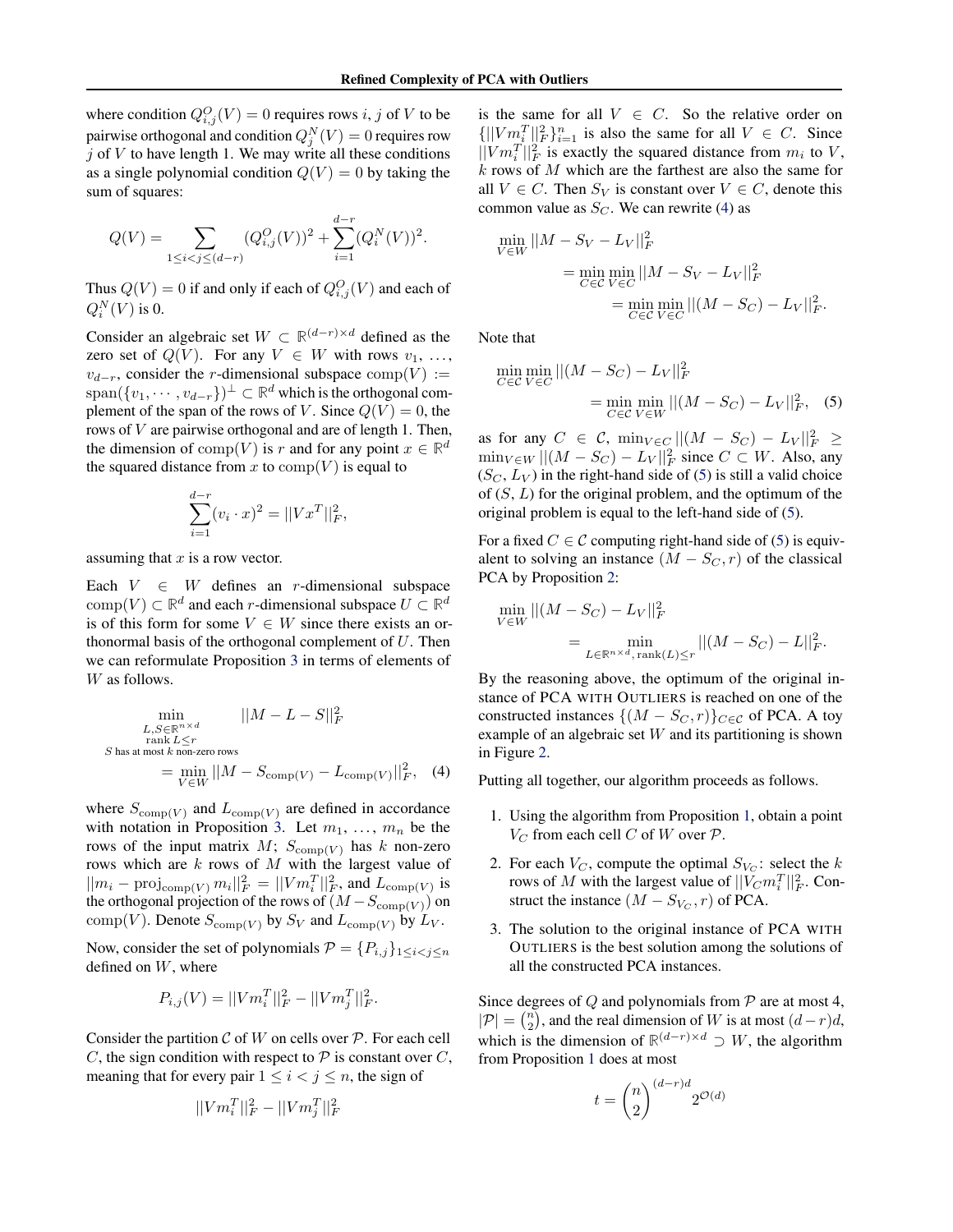<span id="page-5-0"></span>

Figure 2. An example with  $d = 2$ ,  $n = 2$ ,  $r = 1$ ,  $k = 1$ . Two rows of the input matrix  $M$  are represented as two points  $m_1$ and  $m_2$  on the plane. The same plane represents the choice of 1-dimensional approximation subspace through the selection of a vector  $V$  orthogonal to it. The algebraic set  $W$  is the unit circle since length of  $V$  must be 1. The diagonal lines mark the values of V for which  $m_1$  and  $m_2$  are equidistant. They split W into four one-dimensional and four zero-dimensional cells. For each of the one-dimensional cells it is shown in the corresponding sector which of the points is the outlier and hence is removed.

operations and produces at most  $t$  points  $V_C$ , and our algorithm produces one instance of PCA for each computed point.<sup>2</sup>

We are also able to obtain a reduction to

$$
\binom{n}{2}^{rd} 2^{{\mathcal{O}}(d)}
$$

instances of PCA by proceeding in the same manner for slightly different characterization of r-dimensional subspaces. Intuitively, now points on the algebraic set define the orthonormal basis of the subspace itself, and not of its orthogonal complement as in the previous part.

Now the matrix space is  $\mathbb{R}^{r \times d}$ , the conditions that an element  $V \in \mathbb{R}^{r \times d}$  defines an orthonormal basis of size r are analogous:

$$
\bar{Q}_{i,j}^O(V) := \sum_{l=1}^d v_{il}v_{jl} = 0, \text{ for } 1 \le i < j \le r,
$$
  

$$
\bar{Q}_i^N(V) := \left(\sum_{l=1}^d v_{il}^2\right) - 1 = 0, \text{ for } 1 \le i \le r.
$$

Again, we may write them as a single polynomial condition  $Q(V) = 0$  where

$$
\bar{Q}(V) = \sum_{1 \le i < j \le r} (\bar{Q}_{i,j}^O(V))^2 + \sum_{i=1}^r (\bar{Q}_i^N(V))^2,
$$

Consider an algebraic set  $\overline{W} \subset \mathbb{R}^{r \times d}$  defined as the set of zeroes of  $\overline{Q}(V)$ . Similarly, any  $V \in \overline{W}$  defines an rdimensional subspace  $U \in \mathbb{R}^d$  which is the span of the rows of  $V$ . Since the rows of  $V$  form an orthonormal basis of  $U$ , for any point  $x \in \mathbb{R}^d$  the squared distance from x to U is equal to

$$
||x||_F^2 - \sum_{i=1}^r (v_i \cdot x)^2 = ||x||_F^2 - ||Vx^T||_F^2.
$$

The new distance formula leads to a slightly different set of polynomials  $\bar{\mathcal{P}} = \{P_{i,j}\}_{1 \leq i < j \leq n}$  on W, comparing the distance from  $m_i$  and from  $m_j$ ,

$$
\overline{P}_{i,j}(V) = (||m_i||_F^2 - ||Vm_i^T||_F^2) - (||m_j||_F^2 - ||Vm_j^T||_F^2).
$$

Again, the  $k$  farthest points and the matrix  $S_V$  are the same over any cell in the partition of  $\bar{W}$  over  $\bar{\mathcal{P}}$ . So by the same reasoning as in the first part, it suffices to take a point V from each cell, compute the outlier matrix  $S_V$  and solve PCA for  $(M - S_V, r)$ .

As we can choose the most effecient of the two subspace representations, we can reduce PCA WITH OUTLIERS to

$$
\binom{n}{2}^{\min\left( rd,(d-r)d\right)}2^{\mathcal{O}(d)}
$$

instances of PCA.<sup>3</sup>

 $\Box$ 

## 3. ETH lower bound

In this section we show that we cannot avoid the dependence on  $d$  in the exponent of the running time of a constant factor approximation algorithm for PCA WITH OUTLIERS unless *Exponential Time Hypothesis* (ETH) is false. Recall that ETH is the conjecture stated by Impagliazzo, Paturi and Zane [\(Impagliazzo et al.,](#page-8-0) [2001\)](#page-8-0) in 2001 that for every integer  $k > 3$ , there is a positive constant  $\delta_k$  such that the  $k$ -SATISFIABILITY problem with  $n$  variables and  $m$  clauses cannot be solved in time  $\mathcal{O}(2^{\delta_k n} \cdot (n+m)^{\mathcal{O}(1)})$ . This means that  $k$ -SATISFIABILITY cannot be solved in subexponential in  $n$  time.

<sup>&</sup>lt;sup>2</sup>As W is restricted by  $Q(V) = 0$ , its dimension is actually smaller. It could be bounded more precisely as  $(d-r)(d+r-1)/2$ , but we omit the calculation in order not to unnecessarily complicate the text.

 $3$ As with W, the dimension of  $\overline{W}$  could be bounded more precisely as  $r(2d - r - 1)/2$ , and with these dimension bounds PCA WITH OUTLIERS reduces to  $\binom{n}{2}^{\min(r(2d-r-1)/2,(d-r)(d+r-1)/2)} 2^{\mathcal{O}(d)}$  instances of PCA.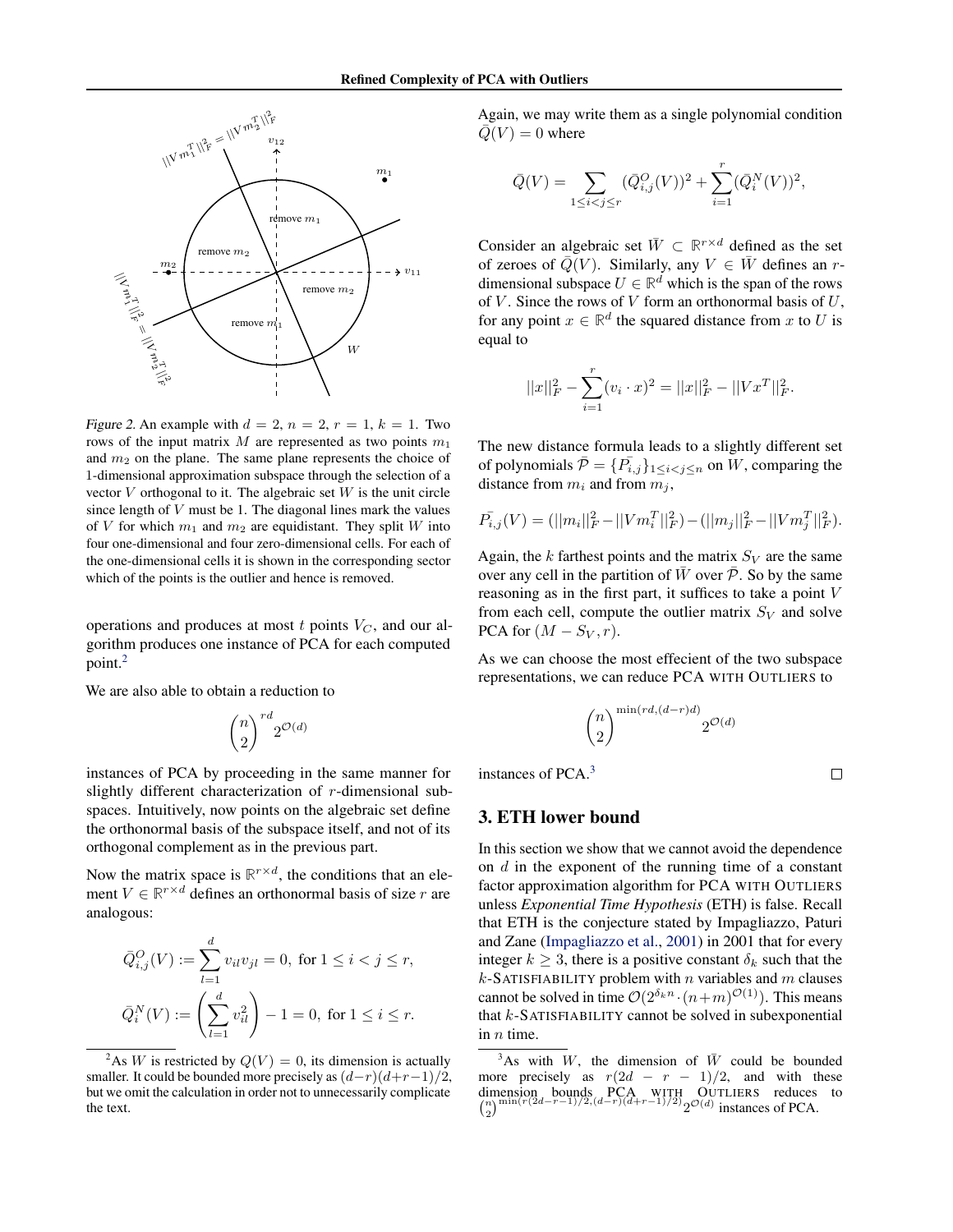<span id="page-6-0"></span>Let  $(M, r, k)$  be an instance of PCA WITH OUTLIERS where M is an  $n \times d$  matrix. We say that a pair of  $n \times d$  matrices  $(L, S)$  is a *feasible solution* for  $(M, r, k)$  if  $\text{rank}(L) \leq r$ and  $S$  has at most  $k$  non-zero rows. A feasible solution  $(L^*, S^*)$  is *optimal* if  $\|M - L^* - S^*\|_F^2$  is minimum, and we denote  $\text{Opt}(M, r, k) = ||M - L^* - S^*||_F^2$ .

**Theorem 2.** *For any*  $\omega \geq 1$ *, there is no*  $\omega$ *-approximation algorithm for* PCA WITH OUTLIERS *with running time*  $f(d) \cdot N^{o(d)}$  for any computable function f unless ETH *fails, where* N *is the bitsize of the input matrix* M*.*

*Sketch of the proof.* Due to space constraints, we only sketch the proof; the details can be found in the full version of the paper [\(Fomin et al.,](#page-8-0) [2019\)](#page-8-0). Let  $\omega \geq 1$ . We reduce from the MULTICOLORED CLIQUE problem:

| - MULTICOLORED CLIQUE parameterized by $r$ |                                                                                   |  |
|--------------------------------------------|-----------------------------------------------------------------------------------|--|
|                                            | <i>Input:</i> A graph G with a partition $V_1, \ldots, V_r$ of the<br>vertex set. |  |

*Task:* Decide whether there is a clique X in G with  $|X \cap V_i| = 1.$ 

This problem cannot be solved in time  $f(r) \cdot |V(G)|^{o(r)}$  for any computable function  $f$  unless ETH fails [\(Cygan et al.,](#page-8-0) [2015;](#page-8-0) [Lokshtanov et al.,](#page-8-0) [2011\)](#page-8-0)).

Let  $(G, V_1, \ldots, V_r)$  be an instance of MULTICOLORED CLIQUE. We assume without loss of generality that for  $i \in \{1, \ldots, r\}, |V_i| = n$  (otherwise, we can add dummy isolated vertices to insure the property; clearly, the claim that the problem cannot be solved in time  $f(r) \cdot |V(G)|^{o(r)}$  up to ETH remains correct) and each  $V_i$  is an independent set. We denote  $v_1^i, \ldots, v_n^i$  the vertices of  $V_i$  for  $i \in \{1, \ldots, r\}$ and let  $m = |E(G)|$ . We also assume that  $r \geq 4$ .

We set  $a = 4(r + 1)^2 m n^2 \omega$  and  $c = 9a$ . We define  $m \times r$ matrices  $P = (p_{ij})$  and  $Q = (q_{ij})$  whose rows are indexed by the edges of G as follows: for every  $e = v_i^s v_j^t \in E(G)$ ,

- set  $p_{es} = c(a i), p_{et} = c(a j),$
- set  $q_{es} = q_{et} = ca$ ,
- for  $h \in \{1, \ldots, r\}$  such that  $h \neq i, j$ , set  $p_{ei} = q_{ei} =$ 0.

For  $e \in E(G)$ ,  $p_e$  and  $q_e$  denotes the e-th row of P and Q, respectively. We define the  $r \times r$  matrix  $A = aI_r$ . Let  $a_1, \ldots, a_r$  be the rows of A. We construct  $2m$  copies of A denoted by  $A_i, A'_i$  for  $i \in \{1, ..., m\}$ . We construct an  $(r + 1)m \times 2r$  matrix M using P, Q and  $A_i$ ,  $A'_i$  for

 $i \in \{1, \ldots, m\}$  as blocks:

$$
M = \begin{pmatrix} A_1 & A'_1 \\ \vdots & \vdots \\ \frac{A_m & A'_m}{P & Q} \end{pmatrix} .
$$
 (6)

To simplify notation, we index the rows of  $M$  corresponding to  $(P | Q)$  by the edges of G and use integers for other indices. We follow the same convention of the matrices of similar structure that are considered further. We define  $k = m - {r \choose 2}$  and set  $D = r m n^2$  and  $D' = D \omega$ . Note that the dimension  $d = 2r$  Observe also that a and c are chosen in such a way that  $c \gg a \gg D'$  and this is crucial for our reduction. The main property of the constructed instance of PCA WITH OUTLIERS is stated in the following claim.

**Claim 1.** *If*  $(G, V_1, \ldots, V_r)$  *is a yes-instance of* MULTI-COLORED CLIQUE, then  $\text{Opt}(M, r, k) \leq D$ , and if there *is a feasible solution*  $(L, S)$  *for*  $(M, r, k)$  *with*  $\|M - L \|S\|_F^2 \leq \omega D$ , then  $(G, V_1, \ldots, V_r)$  is a yes-instance of MUL-TICOLORED CLIQUE*.*

Suppose that  $(G, V_1, \ldots, V_r)$  is a yes-instance of MULTI-COLORED CLIQUE, that is, there is a clique  $X$  of  $G$  such that  $|X \cap V_i| = 1$  for  $i \in \{1, ..., r\}$ . Let  $X = \{v_{i_1}^1, ..., v_{i_r}^r\}$ and  $R = \{v_{i_s}^s v_{i_t}^t \mid 1 \le s < t \le r\}$ , that is,  $R = E(G[X])$ . We show that  $\text{Opt}(M, r, k) \leq D$ . For this, we construct a feasible solution  $(L, S)$  such that  $||M - L - S||_F^2 \le D$ .

We define the  $m \times r$  matrices  $P^*$  and  $Q^*$  by setting the elements of P and Q respectively that are in the rows for  $e \in E(G) \setminus R$  to be zero and the other elements are the same as in P and Q, that is, for  $e \in R$ , the rows of  $P^*$  and  $Q^*$  are  $p_e$  and  $q_e$  respectively and other rows are zero-rows. We define an  $r \times r$  matrix B as follows:

$$
B = \begin{pmatrix} a - i_1 & 0 & \dots & 0 \\ 0 & a - i_2 & \dots & 0 \\ \vdots & \vdots & \ddots & \vdots \\ 0 & 0 & \dots & a - i_r \end{pmatrix},
$$

that is, the diagonal elements of B are  $a - i_1, \ldots, a - i_r$ and the other elements are zeros. Denote by  $b_1, \ldots, b_r$  the rows of B. We construct m copies  $B_1, \ldots, B_m$  of B and the  $(r + 1)m \times 2k$  matrix L using  $P^*$ ,  $Q^*$  and  $B_i$ ,  $A'_i$  for  $i \in \{1, \ldots, m\}$  as blocks:

$$
L = \begin{pmatrix} B_1 & A'_1 \\ \vdots & \vdots \\ \frac{B_m & A'_m}{P^* & Q^*} \end{pmatrix} . \tag{7}
$$

It is straightforward to verify that rank( $L$ )  $\leq r$ . Indeed, the rank of the each submatrix  $(B_i | A'_i)$  is r as only diagonal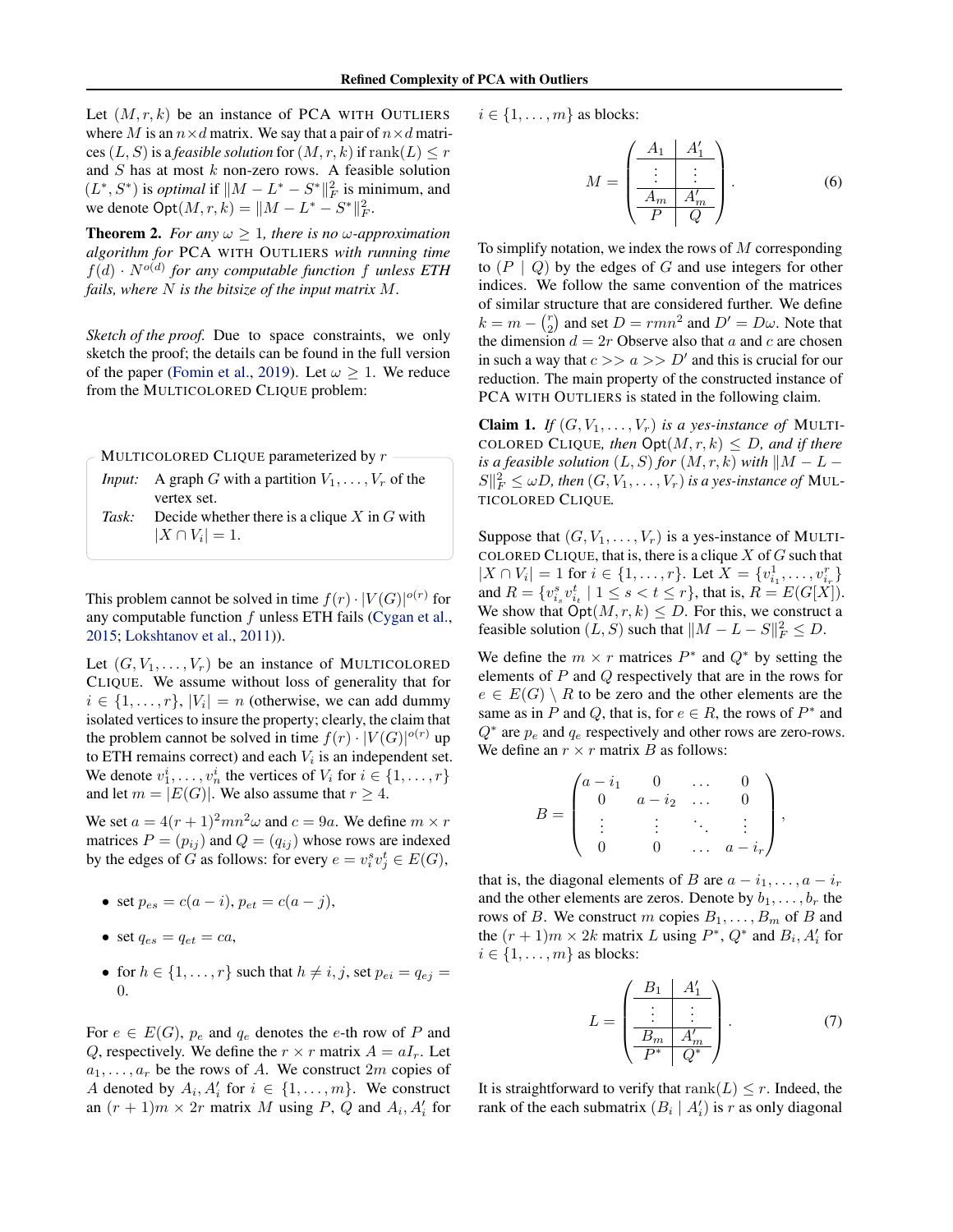<span id="page-7-0"></span>elements of  $B_i$  and  $A'_i$  are non-zero. Also for each  $e =$  $v_{i_s}^s v_{i_t}^t$   $\in$  R, we have that  $p_e = c(b_{i_s} + b_{i_t})$  and  $q_e$  =  $c(a_{i_s} + a_{i_t})$ , i.e., each row of L indexed by  $e \in R$  is a linear combination of two rows of  $(B_1 | A'_1)$ .

Let  $\mathbb{O}$  be  $r \times r$  zero matrix. We construct  $2m$  copies  $\mathbb{0}_1, \ldots, \mathbb{0}_m$  and  $\mathbb{0}'_1, \ldots, \mathbb{0}'_m$  of  $\mathbb{0}$  and define

$$
S = \left(\begin{array}{c|c} \mathbb{0}_1 & \mathbb{0}'_1 \\ \hline \vdots & \vdots \\ \hline \mathbb{0}_m & \mathbb{0}'_m \\ \hline P - P^* & Q - Q^* \end{array}\right). \tag{8}
$$

Clearly, this matrix has at most  $k$  non-zero rows that are indexed by  $e \in R$ .

Combining  $(6)$ – $(8)$ , we have that

$$
M - S - L
$$
\n
$$
= \left( \begin{array}{c|c} A_1 & A'_1 \\ \hline \vdots & \vdots \\ \hline A_m & A'_m \\ \hline P & Q \end{array} \right) - \left( \begin{array}{c|c} B_1 & A'_1 \\ \hline \vdots & \vdots \\ \hline B_m & A'_m \\ \hline P^* & Q^* \end{array} \right)
$$
\n
$$
- \left( \begin{array}{c|c} 0_1 & 0'_1 \\ \hline \vdots & \vdots \\ \hline 0_m & 0'_m \\ \hline P - P^* & Q - Q^* \end{array} \right)
$$
\n
$$
= \left( \begin{array}{c|c} A_1 - B_1 & 0 \\ \hline \vdots & \vdots \\ \hline A_m - B_m & 0 \\ \hline 0' & 0' \end{array} \right),
$$

where  $\mathbb{O}'$  is the  $m \times r$  zero matrix, and

$$
||M - S - L||_F^2 = m||A - B||_F^2 = m(i_1^2 + \dots + i_r^2)
$$
  

$$
\leq rmn^2 = D.
$$

We conclude that  $(L, S)$  is a feasible solution for the considered instance  $(M, r, k)$  of PCA WITH OUTLIERS with  $||M - S - L||_F^2 \le D$ . Therefore,  $\text{Opt}(M, r, k) \le D$ .

Suppose now that  $(L, S)$  is a feasible solution for  $(M, r, k)$ of PCA WITH OUTLIERS with  $||M - S - L||_F^2 \le \omega D = D'.$ We prove that  $(G, V_1, \ldots, V_r)$  is a yes-instance of MULTI-COLORED CLIQUE.

Recall that S has at most  $k = m - {r \choose 2}$  non-zero rows, Hence, there is a set  $R \subseteq E(G)$  with  $|R| = m - k = {r \choose 2}$ such that the rows of S indexed by  $e \in R$  are zero-rows. We claim that the edges of  $R$  form the set of edges of a complete graph. More formally, we show the following.

**Claim 2.** *There are*  $i_1, \ldots, i_r \in \{1, \ldots, n\}$  *such that*  $R =$  $\{v_{i_s}^s v_{i_t}^t \mid 1 \leq s < t \leq r\}.$ 

The proof of Claim 2 exploits the property that  $c \gg a \gg$  $D'$ . It demands a lot of technicalities and, therefore is omitted.

To complete the proof of Theorem [2,](#page-6-0) recall that  $M$  is  $(r+1)m \times 2r$  integer matrix and the absolute value of each element is at most  $c = \mathcal{O}(r^2mn^2)$ . Therefore, the bitsize N of M is  $\mathcal{O}(|V(G)|^4 \log |V(G)|)$ . Observe that, given  $(G, V_1, \ldots, V_r)$ , M can be constructed in polynomial time. Assume that there is a  $\omega$ -approximation algorithm  $\mathcal A$  for PCA WITH OUTLIERS with running time  $f(d) \cdot N^{o(d)}$  for a computable function f. If  $(G, V_1, \ldots, V_r)$  is a yes-instance of MULTICOLORED CLIQUE, then  $\text{Opt}(G, r, k) \leq D$ . Therefore,  $A$  applied to  $(M, r, k)$  reports that there is a feasible solution  $(L, S)$  with  $||M - L - S||_F^2 \leq \omega \text{Opt}(G, r, k) \leq$  $\omega D$  by Claim [1.](#page-6-0) For the opposite direction, if A reports that there is a feasible solution  $(L, S)$  with  $||M - L - S||_F^2 \le$  $\omega D$ , then  $(G, V_1, \ldots, V_r)$  is a yes-instance of MULTICOL-ORED CLIQUE by Claim [1.](#page-6-0) Hence, A reports the existence of a feasible solution  $(L, S)$  with  $||M - L - S||_F^2 \leq \omega D$  if and only if  $(G, V_1, \ldots, V_r)$  is a yes-instance of MULTICOL-ORED CLIQUE. Since  $N = \mathcal{O}(|V(G)|^4 \log |V(G)|)$  and  $2r$ , we obtain that  $A$  solves MULTICOLORED CLIQUE in time  $f(2k) \cdot |V(G)|^{o(r)}$  contradicting ETH.  $\Box$ 

As MULTICOLORED CLIQUE is well-known to be W[1] hard (see [\(Fellows et al.,](#page-8-0) [2009;](#page-8-0) [Cygan et al.,](#page-8-0) [2015\)](#page-8-0)), our reduction gives the following corollary based on the weaker conjecture that FPT  $\neq$  W[1]. We refer to the book [\(Cygan](#page-8-0) [et al.,](#page-8-0) [2015\)](#page-8-0) for the formal definitions of the parameterized complexity classes FPT and W[1]. Note that ETH implies that FPT  $\neq$  W[1] but not the other way around.

**Corollary 1.** *For any*  $\omega \geq 1$ *, there is no*  $\omega$ *-approximation algorithm for* PCA WITH OUTLIERS *with running time*  $f(d) \cdot N^{\mathcal{O}(1)}$  *for any computable function f unless* FPT = W[1]*, where* N *is the bitsize of the input matrix* M*.*

#### Acknowledgements

This work is supported by the Research Council of Norway via the project "MULTIVAL". The authors are affiliated with the CEDAS center in Bergen.

#### References

- Basu, S., Pollack, R., and Roy, M.-F. *Algorithms in Real Algebraic Geometry (Algorithms and Computation in Mathematics)*. Springer-Verlag, Berlin, Heidelberg, 2006. ISBN 3540330984.
- Blum, A., Hopcroft, J., and Kannan, R. *Foundations of Data Science*. June 2017. URL [https://www](https://www.microsoft.com/en-us/research/publication/foundations-of-data-science-2/).microsoft.com/en-us/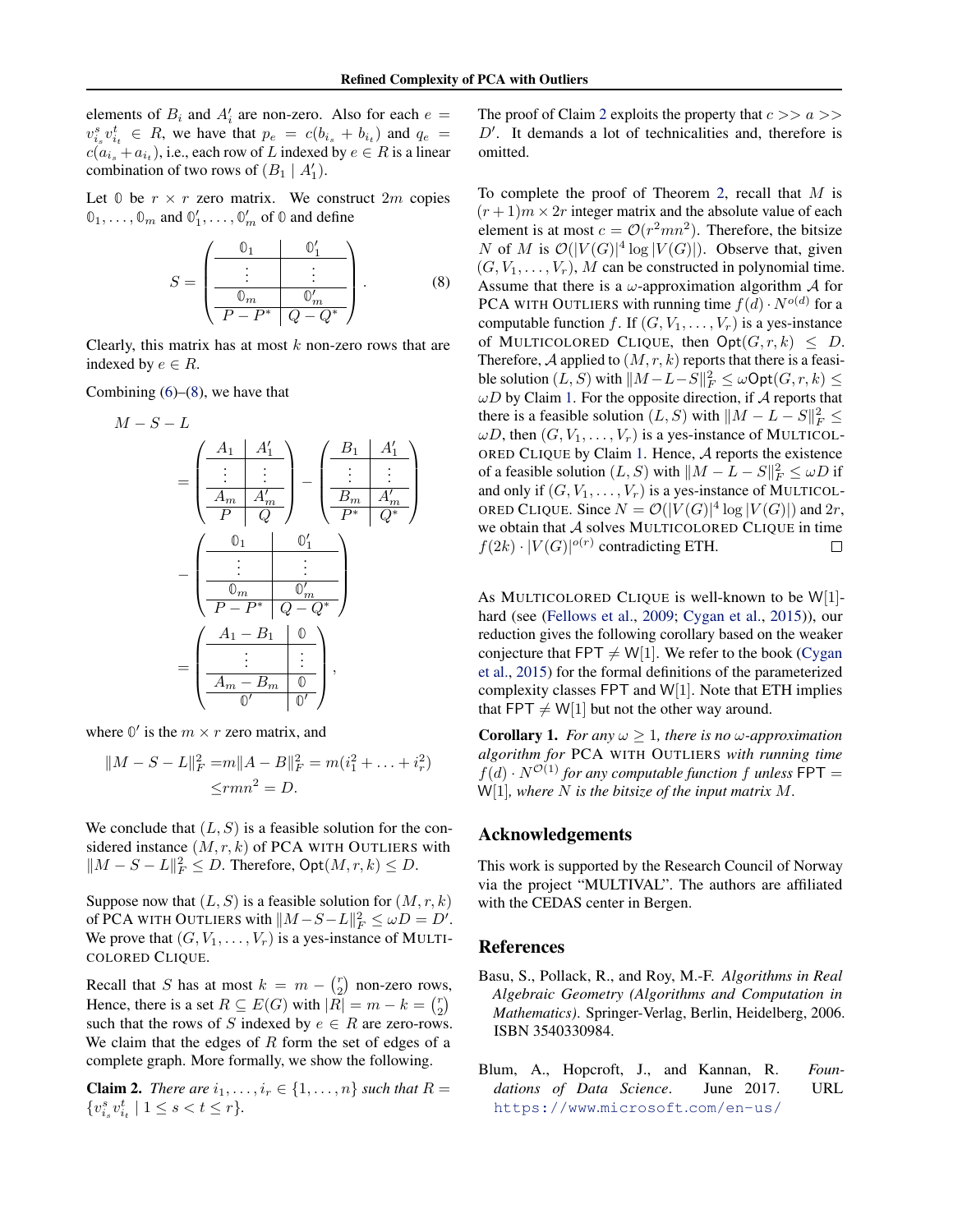<span id="page-8-0"></span>[research/publication/foundations-of](https://www.microsoft.com/en-us/research/publication/foundations-of-data-science-2/)[data-science-2/](https://www.microsoft.com/en-us/research/publication/foundations-of-data-science-2/).

- Bouwmans, T., Aybat, N. S., and Zahzah, E.-h. *Handbook of robust low-rank and sparse matrix decomposition: Applications in image and video processing*. Chapman and Hall/CRC, 2016.
- Candès, E. J., Li, X., Ma, Y., and Wright, J. Robust principal component analysis? *J. ACM*, 58(3):11:1–11:37, 2011. doi: 10.1145/1970392.1970395. URL [http:](http://doi.acm.org/10.1145/1970392.1970395) //doi.acm.org/10.[1145/1970392](http://doi.acm.org/10.1145/1970392.1970395).1970395.
- Caruso, F. The SARAG library: Some algorithms in real algebraic geometry. In Iglesias, A. and Takayama, N. (eds.), *Mathematical Software - ICMS 2006*, pp. 122–131, Berlin, Heidelberg, 2006. Springer Berlin Heidelberg. ISBN 978-3-540-38086-3.
- Chandrasekaran, V., Sanghavi, S., Parrilo, P. A., and Willsky, A. S. Rank-sparsity incoherence for matrix decomposition. *SIAM Journal on Optimization*, 21(2):572– 596, 2011. doi: 10.1137/090761793. URL [https:](https://doi.org/10.1137/090761793) //doi.org/10.[1137/090761793](https://doi.org/10.1137/090761793).
- Chen, Y., Xu, H., Caramanis, C., and Sanghavi, S. Robust matrix completion and corrupted columns. In *Proceedings of the 28th International Conference on Machine Learning (ICML)*, pp. 873–880, 2011.
- Cygan, M., Fomin, F. V., Kowalik, L., Lokshtanov, D., Marx, D., Pilipczuk, M., Pilipczuk, M., and Saurabh, S. *Parameterized Algorithms*. Springer, 2015. ISBN 978-3-319-21274-6. doi: 10.1007/978-3-319- 21275-3. URL [https://doi](https://doi.org/10.1007/978-3-319-21275-3).org/10.1007/978- [3-319-21275-3](https://doi.org/10.1007/978-3-319-21275-3).
- Eckart, C. and Young, G. The approximation of one matrix by another of lower rank. *Psychometrika*, 1(3):211–218, 1936.
- Fellows, M. R., Hermelin, D., Rosamond, F. A., and Vialette, S. On the parameterized complexity of multiple-interval graph problems. *Theoretical Computer Science*, 410(1): 53–61, 2009.
- Fomin, F. V., Lokshtanov, D., Meesum, S. M., Saurabh, S., and Zehavi, M. Matrix rigidity from the viewpoint of parameterized complexity. *SIAM J. Discrete Math.*, 32 (2):966–985, 2018. doi: 10.1137/17M112258X. URL https://doi.org/10.[1137/17M112258X](https://doi.org/10.1137/17M112258X).
- Fomin, F. V., Golovach, P. A., Panolan, F., and Simonov, K. Refined complexity of PCA with outliers. *CoRR*, abs/1905.04124, 2019. URL [http://arxiv](http://arxiv.org/abs/1905.04124).org/ [abs/1905](http://arxiv.org/abs/1905.04124).04124.
- Gillis, N. and Vavasis, S. A. On the complexity of robust PCA and  $\ell_1$ -norm low-rank matrix approximation. *Math. Oper. Res.*, 43(4):1072–1084, 2018. doi: 10.1287/moor.2017.0895. URL [https://doi](https://doi.org/10.1287/moor.2017.0895).org/ 10.[1287/moor](https://doi.org/10.1287/moor.2017.0895).2017.0895.
- Grigoriev, D. Using the notions of separability and independence for proving the lower bounds on the circuit complexity (in russian). *Notes of the Leningrad branch of the Steklov Mathematical Institute, Nauka*, 1976.
- Grigoriev, D. Using the notions of separability and independence for proving the lower bounds on the circuit complexity. *Journal of Soviet Math.*, 14(5):1450–1456, 1980.
- Hotelling, H. Analysis of a complex of statistical variables into principal components. *Journal of educational psychology*, 24(6):417, 1933.
- Impagliazzo, R., Paturi, R., and Zane, F. Which problems have strongly exponential complexity. *J. Computer and System Sciences*, 63(4):512–530, 2001.
- Lokshtanov, D., Marx, D., and Saurabh, S. Lower bounds based on the exponential time hypothesis. *Bulletin of the EATCS*, 105:41–72, 2011. URL http://eatcs.[org/beatcs/index](http://eatcs.org/beatcs/index.php/beatcs/article/view/92).php/ [beatcs/article/view/92](http://eatcs.org/beatcs/index.php/beatcs/article/view/92).
- Pearson, K. Liii. on lines and planes of closest fit to systems of points in space. *The London, Edinburgh, and Dublin Philosophical Magazine and Journal of Science*, 2(11): 559–572, 1901.
- Shlens, J. A tutorial on principal component analysis. *CoRR*, abs/1404.1100, 2014. URL [http://arxiv](http://arxiv.org/abs/1404.1100).org/ [abs/1404](http://arxiv.org/abs/1404.1100).1100.
- Valiant, L. G. Graph-theoretic arguments in low-level complexity. In *MFCS*, pp. 162–176, 1977.
- Vaswani, N. and Narayanamurthy, P. Static and dynamic robust PCA and matrix completion: A review. *Proceedings of the IEEE*, 106(8):1359–1379, 2018. doi: 10.1109/ JPROC.2018.2844126. URL [https://doi](https://doi.org/10.1109/JPROC.2018.2844126).org/ 10.[1109/JPROC](https://doi.org/10.1109/JPROC.2018.2844126).2018.2844126.
- Wright, J., Ganesh, A., Rao, S. R., Peng, Y., and Ma, Y. Robust principal component analysis: Exact recovery of corrupted low-rank matrices via convex optimization. In *Proceedings of 23rd Annual Conference on Neural Information Processing Systems (NIPS)*, pp. 2080–2088. Curran Associates, Inc., 2009. URL http://papers.nips.[cc/paper/3704](http://papers.nips.cc/paper/3704-robust-principal-component-analysis-exact-recovery-of-corrupted-low-rank-matrices-via-convex-optimization) [robust-principal-component-analysis](http://papers.nips.cc/paper/3704-robust-principal-component-analysis-exact-recovery-of-corrupted-low-rank-matrices-via-convex-optimization)[exact-recovery-of-corrupted-low-rank](http://papers.nips.cc/paper/3704-robust-principal-component-analysis-exact-recovery-of-corrupted-low-rank-matrices-via-convex-optimization)[matrices-via-convex-optimization](http://papers.nips.cc/paper/3704-robust-principal-component-analysis-exact-recovery-of-corrupted-low-rank-matrices-via-convex-optimization).